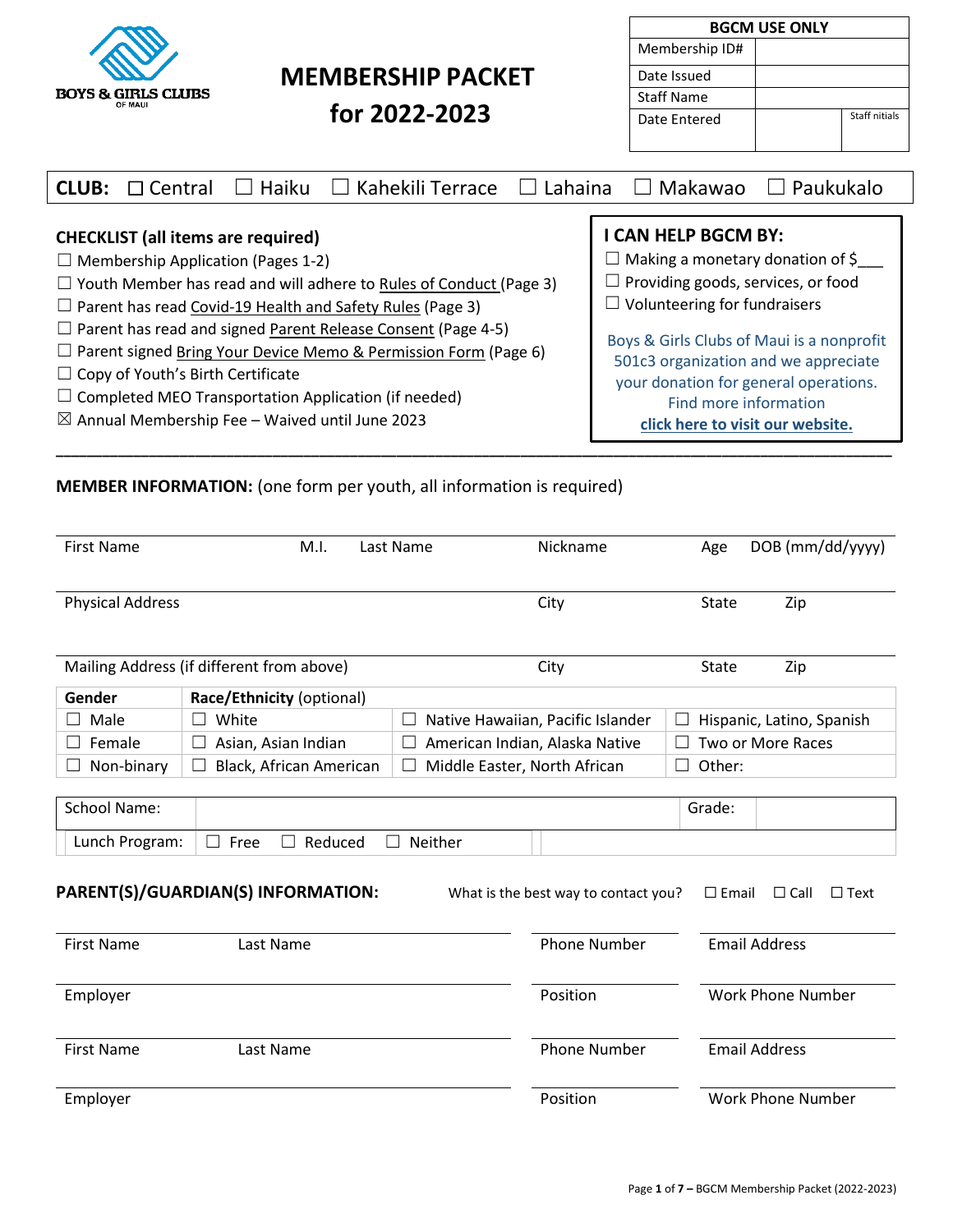### **EMERGENCY CONTACT INFORMATION:** (other than parent/guardian in case you cannot be reached)

| Name                                                                                                                                 |                       |              | <b>Phone Number</b>               | Relationship to Youth        |  |
|--------------------------------------------------------------------------------------------------------------------------------------|-----------------------|--------------|-----------------------------------|------------------------------|--|
| Name                                                                                                                                 |                       |              | <b>Phone Number</b>               | Relationship to Youth        |  |
| <b>MEDICAL INFORMATION:</b><br>List medical issues and/or allergies:<br>List medications the youth is taking:                        |                       |              |                                   |                              |  |
| List physical or mental limitations:                                                                                                 |                       |              |                                   |                              |  |
| In case of an emergency, BGCM has permission to take youth to doctor/hospital:<br>Youth member has health and/or accident insurance: |                       |              |                                   | Yes<br>No<br>Yes<br>No       |  |
| <b>Insurance Provider</b>                                                                                                            | <b>Primary Doctor</b> |              |                                   |                              |  |
| <b>GENERAL INFORMATION</b>                                                                                                           |                       |              |                                   |                              |  |
| Does your child require 1 to 1 Aide at school?                                                                                       | Yes<br>$\Box$         | No<br>$\Box$ | If yes, please see Club Director. |                              |  |
| Can youth member swim?                                                                                                               | Yes                   | No           | Parent(s) Initial:                |                              |  |
| Was youth a previous member?                                                                                                         | Yes                   | No           | If yes, where:                    |                              |  |
| Was parent a BGCM member?                                                                                                            | Yes                   | <b>No</b>    | If yes, where:                    |                              |  |
| Movie rating youth is allowed to watch (R rated movies are not shown):                                                               |                       |              |                                   | <b>PG-13</b><br>П<br>PG<br>G |  |
| My child is 13+ years old and has my permission to use weight equipment.                                                             | No<br>Yes<br>$\Box$   |              |                                   |                              |  |
| Is there anything else we should know about your child?                                                                              |                       |              |                                   |                              |  |

#### **CONFIDENTIAL/HOUSEHOLD INFORMATION**

To keep membership dues at the current low rate BGCM relies on additional funding through grants, donations, and County funding. The following information is necessary for us to secure funding. The answers you provide are confidential and appreciated. Thank you helping us keep our clubs open and accessible to all Maui county youth.

| Is parent(s) active military? |                | $\Box$ Yes | $\Box$ No     |               | If yes, what branch: |                                                             |  |
|-------------------------------|----------------|------------|---------------|---------------|----------------------|-------------------------------------------------------------|--|
| Single parent household?      |                | $\Box$ Yes | $\Box$        | No.           |                      |                                                             |  |
| Youth lives with:             | ⊥ Both Parents |            | $\Box$ Mother | $\Box$ Father |                      | $\Box$ Parent/Step $\Box$ Grandparent(s) $\Box$ Foster Care |  |

| <b>Household Yearly Income</b> | Additional Source(s) of Income/Assistance (check all that apply) |                       |                             |  |  |  |
|--------------------------------|------------------------------------------------------------------|-----------------------|-----------------------------|--|--|--|
| $\Box$ \$0 - \$54,000          | ∃ SSDI.                                                          | $\Box$ Day Care       | l Teen Parent               |  |  |  |
| $\Box$ \$54,001 - \$96,000     | J SSI                                                            | $\Box$ Statewide SNAP | $\Box$ Veteran Compensation |  |  |  |
| $\Box$ \$96,001+               | <b>TANF</b>                                                      | ∃ General Assistance  | Other:                      |  |  |  |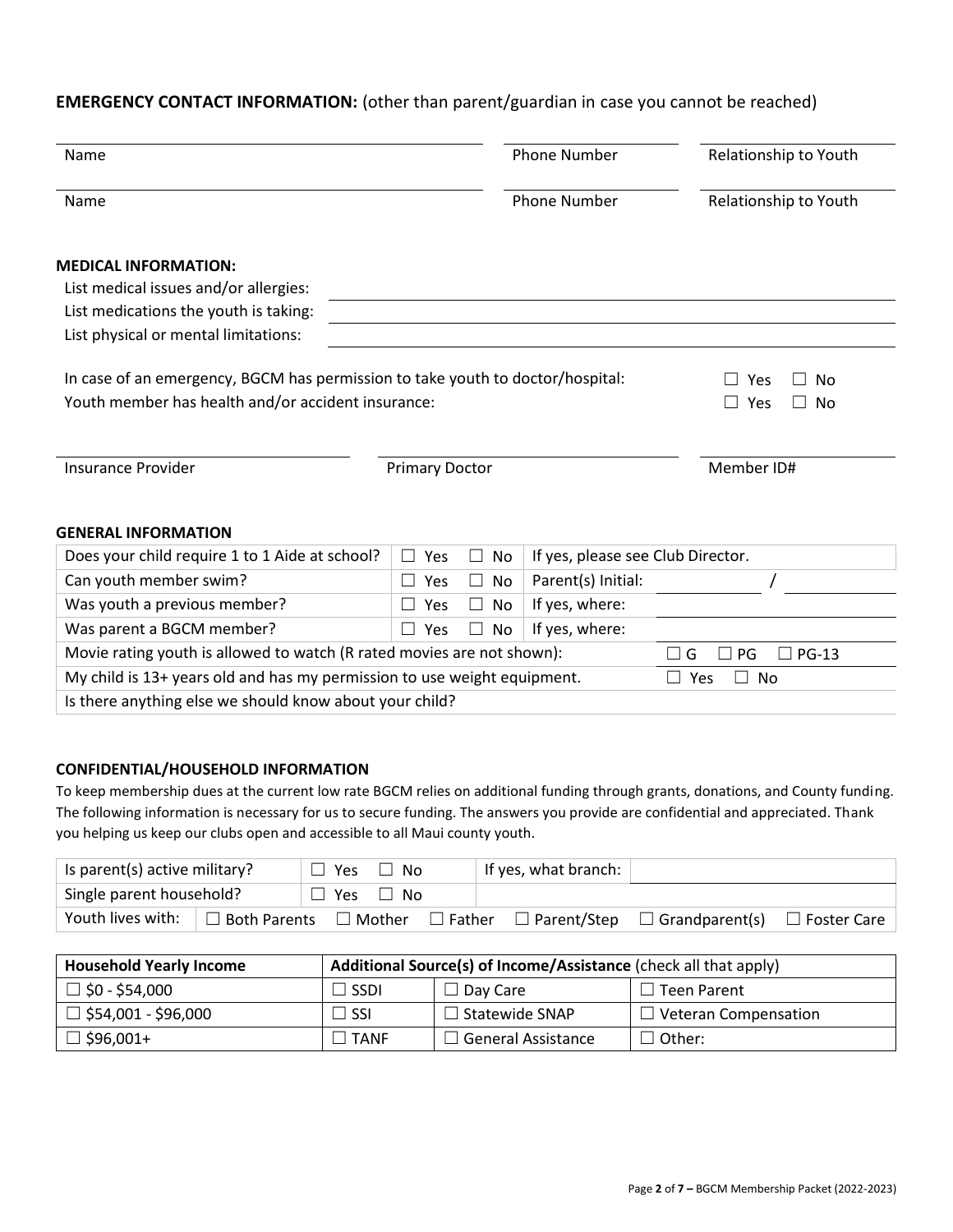

# **MEMBER RULES OF CONDUCT HEALTH & SAFETY PROCEDURES**

**YOUTH MEMBER:** I understand that it is my responsibility to know and follow the rules of BGCM and any additional Clubhouse rules. I understand that if I don't follow these rules I will be held accountable for my actions and ultimately may not be allowed to participate at a BGCM Clubhouse.

The Member Rules of Conduct are:

- 
- \* Display respect for each individual \* Courtesy will be expected at all times
- \* Behave peacefully and orderly \* Assume responsibility for property and be accountable for behavior
- 
- \* Respect privacy, personal beliefs, opinions, property, and rights of others regardless of race, color, national origin, creed, gender, age, or handicap.

**Youth Member Initial \_\_\_\_\_**

### **Inappropriate or unsafe behavior will result in a request to pick up the youth member immediately.**

**----------------------------------------------------------------------------------------------------------------------------------------------------------------**

### **HEALTH & SAFETY RULES TO PREVENT THE SPREAD OF COVID-19**

The health, safety, and wellbeing of our Club members and staff is our highest priority. In the face of the COVID-19 pandemic, BGCM has committed to adopting the following rules intended to help limit the potential spread of illness, per the recommendations of the CDC and local boards of health.

### **All members attending a BGCM clubhouse must:**

\* Participate in daily wellness check to include BGCM staff checking member's temperature prior to entering Club.

- -If temperature is lower than 100.4 F Members may enter the building and check in for the day.
- -If temperature is 100.4 or higher The parent, guardian, or authorized emergency contact must pick up the member immediately. Return to Club will require child to be symptom free.
- \* Wear a clean mask to club throughout the day \* Maintain 6 feet of distance from others
	-
- \* Wash hands properly for at least 20 seconds \* Keep items separate from others (no sharing)
- 

### **Parents are expected to:**.

- Keep their child home if they are sick or if anyone else in their household is sick with COVID-19 or displaying symptoms such as: cough, shortness of breath or difficulty breathing, fever, chills, muscle pain, loss of taste or smell, sore throat.
- \* Send their child to Club with their own clean cloth mask.
- Pick up their child if they become sick at any point throughout the day.
- \* Wear a mask & maintain 6 feet of distance if entering Club or interacting with BGCM staff.

### **In the event of a sick staff member or child**

- Any sick child or staff must be sent home immediately.
- While youth wait for their parents to arrive, they are to be moved to the Wellness Area.
- Youth or staff sick with COVID-19-like symptoms are to have a doctor's note before returning.
- Symptoms must be non-contagious and not a concern for them to return to the program.
- \* In the event of a positive COVID-19 Case, BGCM will notify parents and follow recommended guidelines from the Department of Health.

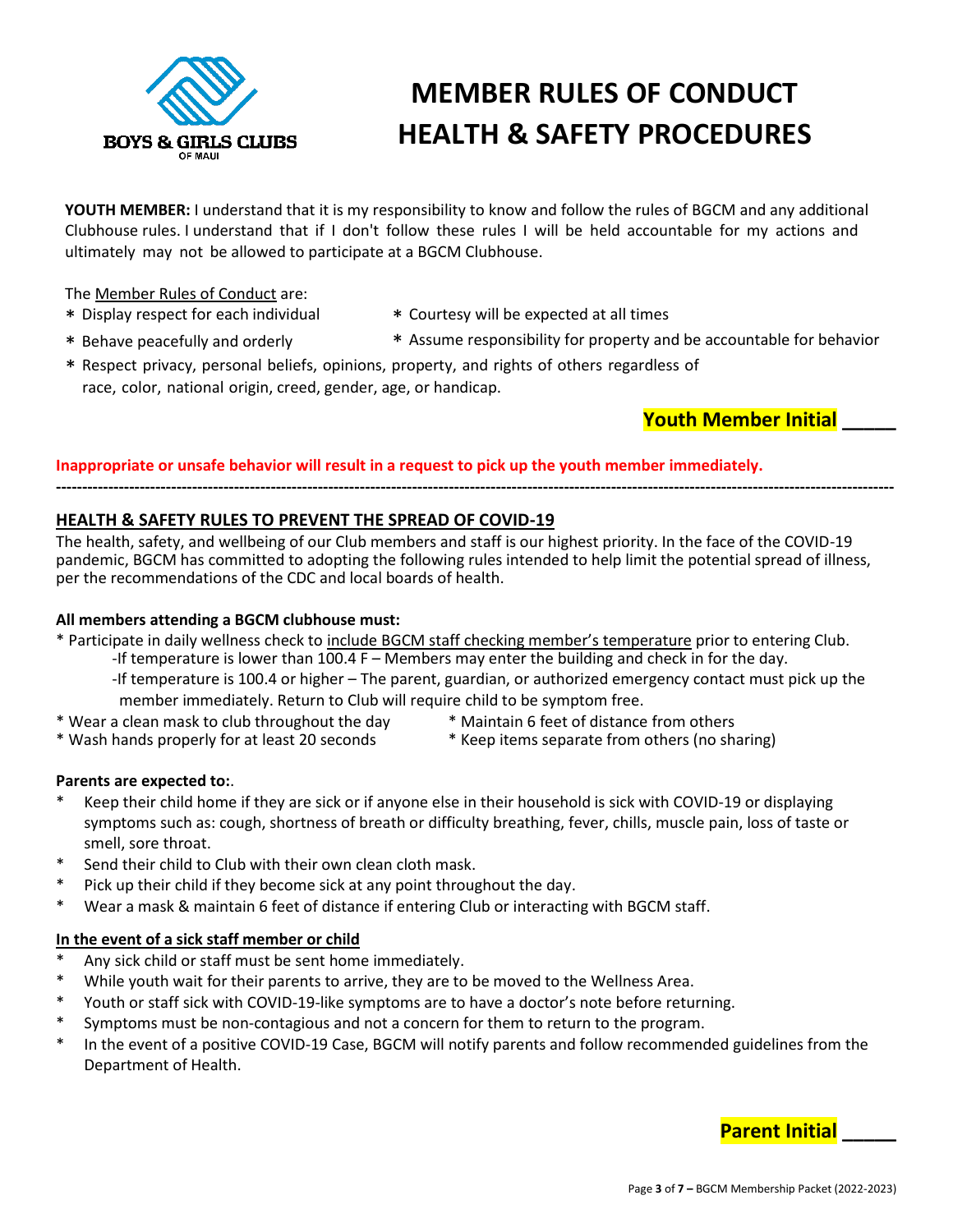

# **PARENT RELEASE CONSENT**

I, the parent/guardian of the minor child listed on this application, for ourselves, our heirs, executors and administrators, hereby release, waive, acquit and forever discharge the Boys & Girls Clubs of Maui, Inc. (hereinafter referred to as BGCM), and Boys & Girls Clubs of America (hereinafter referred to as BGCA), their representatives, successors, insurers, assigns or any other person or entity associated with any of the above organizations such as staff, directors or volunteers, from all liability, claims demands, or causes of action for any and all loss, damage, injury or death and any claim of damages resulting from use of facilities owned or controlled by the above organizations, or participation in activities of said organizations either at or away from the Club.

**DATA COLLECTION / SHARING.** I give my permission to BGCM to collect information via online or written surveys, questionnaires, interviews, and focus groups from the minor child listed on this application. Data gathered through these means will be summarized in the aggregate and will exclude all references to any individual responses. Any and all information received will be kept confidential. I understand that BGCM may share information about the minor child listed on this application and the aggregated results of these analyses may be shared with Club staff, BGCA, funders, and other community stakeholders for research purposes and/or to evaluate the program's effectiveness. Information that could be disclosed includes items provided on this membership application form, information provided by the minor child's school or school district, and data collected by BGCM via surveys or questionnaires. I understand that participation in this program includes providing up-to-date grade reports to club staff in accordance with terms of our grant requirements. **Please provide your child's most recent grade report and future quarterly grade reports as available***.* All information provided to BGCA and other stakeholders will be kept confidential.

**MEDIA RELEASE.** I give permission for my child's picture, moving pictures, voice, or any other graphic depiction or likeness to be used by BGCM at its programs including activities in conjunction with partner organizations. I understand my child's photo, video, and/or voice may be published online, in print, or on radio. I understand the Boys & Girls Clubs of Maui is not, nor does it claim to be, a licensed day care center.

**MEDICAL TREATMENT.** I give permission to BGCM to seek emergency medical treatment for my minor child if I cannot be reached. I will be responsible for any/all costs of medical attention and treatment.

**OTHER (Lost/stolen items, transportation, drop-in center).** I understand that BGCM is not responsible for lost or stolen items. Parents and youth members are responsible for their own transportation to and from the Club. We are not responsible for Club members' whereabouts once they leave the Clubhouse. I understand that BGCM is not, nor does it claim to be, a licensed day care center.

**SCHOOL INFORMATION.** I give my permission to BGCM and Hawai'i State Department of Education (HIDOE) to exchange information regarding the minor child listed on this application. The purpose of the exchange is to help both organizations do a better job of helping the student be successful in school, at BGCM, and in life. This release is valid for one year and may be revoked at any time by contacting HIDOE or BGCM in writing.

**TECHNOLOGY.** As a member of BGCM, your child will have access to the Internet in a designated Tech Lab on BGCM devices. Precautions and software are in place to prevent youth from accessing inappropriate sites. However, BGCM will not be responsible for the consequences of such access made by the youth. BGCM has rules in place to address such behavior.

### **ADDITIONAL INFORMATION (membership period, club closures, accommodations)**

- Membership is valid from July 1 through June 30. A new application is required each membership year.
- Club closures will be posted in advance at your Club.
- BGCM is committed to providing access and reasonable accommodations for all youth members; however, we may be limited by Clubhouse and staff capacity. If you have any questions or would like to request accommodations please contact your Clubhouse staff.

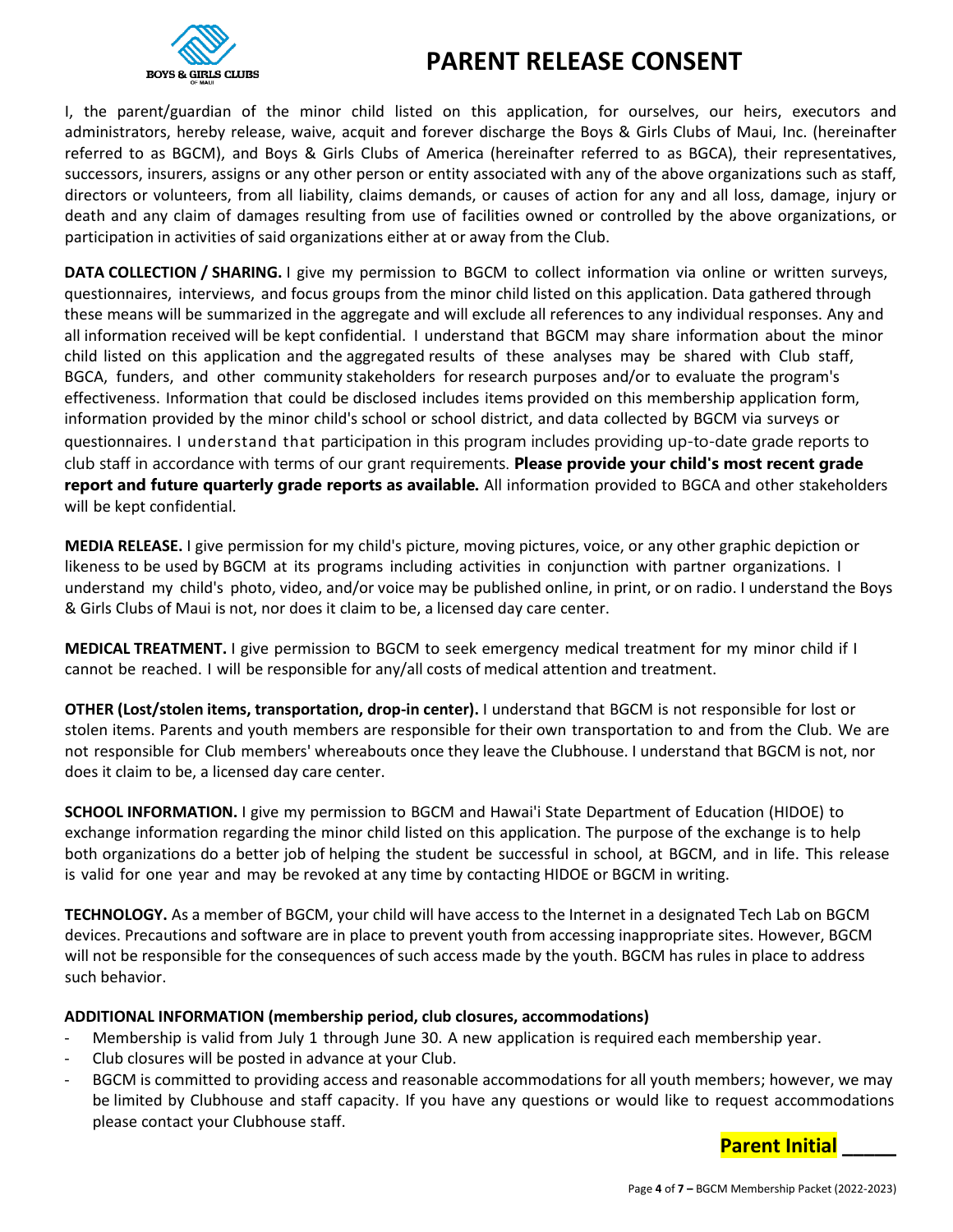# **PLEASE READ CARFULLY. THIS DOCUMENT AFFECTS YOUR LEGAL RIGHTS AND IS LEGALLY BINDING. BY SIGNING THIS AGREEMENT YOU ARE RELEASING BOYS & GIRLS CLUBS OF MAUI INC. FROM ALL LIABILITY AND FOREVER GIVING UP ANY CLAIMS THEREFOR**

### **Assumption of Risk**

I, in my legal capacity as parent/guardian of the minor named below ("Minor"), acknowledge and agree that any use of BOYS & GIRLS CLUBS OF MAUI INC. facilities, services, equipment and premises ("Facilities") and any participation in BOYS & GIRLS CLUBS OF MAUI INC. programs and activities ("Programs") comes with inherent risks including, but in no way limited to: (1) moderate and severe personal injury, (2) property damage, (3) disability, (4) death, and (5) sickness or disease. I voluntarily, for myself and Minor, accept and assume full responsibility for these risks as well as any and all other risks of the use of Facilities and participation in Programs. I agree that I have full knowledge of the nature and extent of all such risks and am not relying on all such risks being described in this document.

### **Waiver, Release, Indemnification & Covenant Not to Sue**

In consideration of Minor's use of Facilities and participation in Programs I, in my legal capacity as parent/guardian of Minor, agree on behalf of myself and Minor that **BOYS & GIRLS CLUBS OF MAUI INC.**, its officers, directors, agents, employees, volunteers, insurers and representatives ("Releasees") will not be liable for any personal injury, property damage, disability, death, sickness or disease incurred by Minor, however occurring including, but not limited to, the negligence of Releasees. I understand that Minor and I will be solely responsible for any loss or damage, including personal injury, property damage, disability, death, sickness or disease sustained from the use of Facilities and participation in Programs.

I further agree, in my legal capacity as the parent/guardian of Minor, on behalf of Minor, myself, and any and all legal successors and proxies, to release and **HEREBY DO RELEASE, WAIVE AND COVENANT NOT TO SUE** Releasees from any causes of action, claims, suits, liabilities or demands of any nature whatsoever including, but in no way limited to, claims of negligence, which Minor, myself, and any and all legal successors and proxies may have, now or in the future, against Releasees on account of personal injury, property damage, disability, death, sickness, disease or accident of any kind, arising out of or in any way related to the use of Facilities or participation in Programs, whether that participation is supervised or unsupervised, however the injury or damage occurs, including, but not limited to, the negligence of Releasees.

In further consideration of the use of Facilities and participation in Programs, I, in my legal capacity as parent/guardian of Minor, agree on behalf of myself and Minor to **INDEMNIFY AND HOLD HARMLESS** Releasees from any and all causes of action, claims, demands, losses, suits, liabilities or costs of any nature whatsoever, including claims of negligence, arising out of or in any way related to the use of Facilities and participation in Programs.

I, the parent/guardian of the minor child listed on this application, have completed the application to the best of my knowledge. I have read and will adhere to the PARENT RELEASE CONSENT. My child has read and will adhere to the RULES OF CONDUCT. We understand that providing false information on this application or not adhering to the enclosed documents can result in the child **being removed from BGCM membership.**

**\_\_\_\_\_\_\_\_\_\_\_\_\_\_\_\_\_\_\_\_\_\_\_\_\_\_\_\_\_\_\_\_\_\_\_\_\_\_\_\_\_\_\_\_\_\_\_\_\_\_\_\_\_\_\_\_\_\_\_\_\_\_\_\_\_\_\_\_\_\_\_\_\_\_\_\_\_\_\_\_\_\_\_\_\_\_\_\_\_\_\_\_\_\_\_\_\_\_\_\_\_\_\_\_\_\_\_**

**\_\_\_\_\_\_\_\_\_\_\_\_\_\_\_\_\_\_\_\_\_\_\_\_\_\_\_\_\_\_\_\_\_\_\_\_\_\_\_\_\_\_\_\_\_\_\_\_\_\_\_\_\_\_\_\_\_\_\_\_\_\_\_\_\_\_\_\_\_\_\_\_\_\_\_\_\_\_\_\_\_\_\_\_\_\_\_\_\_\_\_\_\_\_\_\_\_\_\_\_\_\_\_\_\_\_\_**

**Parent / Guardian Name (print) Youth Member Name (print)**

**Parent / Guardian Signature Date** 

CLUB: \_\_\_\_\_\_\_\_\_\_\_\_\_\_\_\_\_\_\_\_\_\_\_\_\_\_\_\_\_\_\_\_\_\_\_\_\_\_\_\_\_\_\_Club Director (print):\_\_\_\_\_\_\_\_\_\_\_\_\_\_\_\_\_\_\_\_\_\_\_\_\_\_\_\_\_\_\_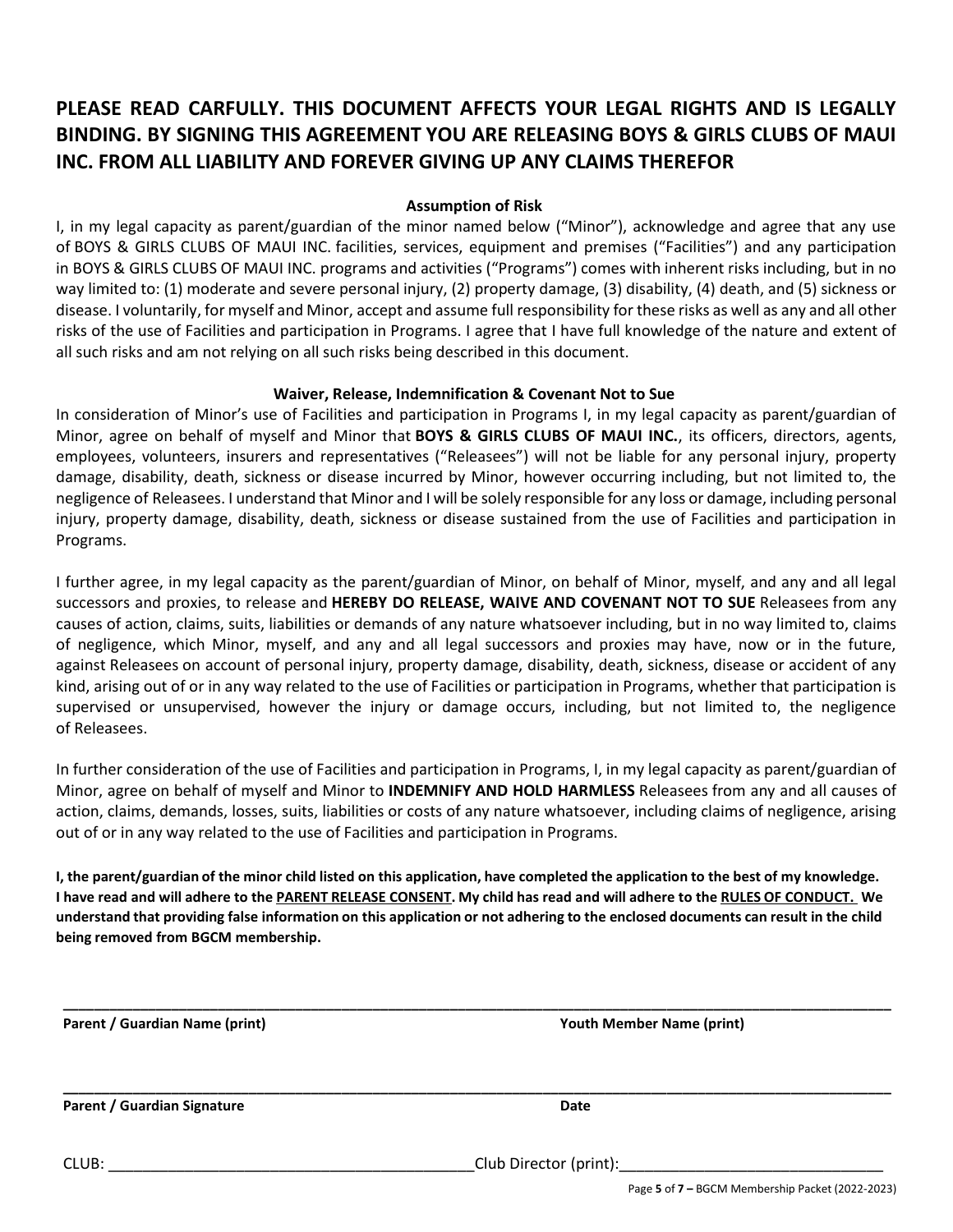

### **Bring Your own Device (BYD) – MEMO TO PARENTS**

Mobile devices have changed the way young people communicate. Many of our members have their own devices today. At Boys & Girls Clubs of Maui (BGCM), we want to integrate mobile technology into our Club's programming to support our youth members' academic needs. To help achieve this, BGCM has adopted a Bring Your own Device (BYD) policy for our Clubs. This policy will allow members to bring their laptops, tablets and/or smartphones to the Club for educational use in our facilities. All members will be able to continue to use our Club technology equipment, and no member will be left out of a program because they do not have a personal device.

Please read and discuss the following BYD Acceptable Use Policy with your child. If you and your child agree to the terms, return the portion with your names and signatures to Club staff. If you do not want your child to participate, you do not need to take any action. We welcome your suggestions and feedback. If you have questions about the BYD program, please contact your Club Director.

### **Parent and Member BYD Acceptable Use Policy – PERMISSION FORM**

If you would like your child to use a personally owned electronic device within the Boys & Girls Clubs of Maui, please read, sign and submit this agreement to Club staff:

- 1. In order to use the Boys & Girls Club BYD services (including the wireless network), members and parents must review and sign the BYD Acceptable Use Policy. This is considered a legally binding agreement.
- 2. Members will take full responsibility for their devices. Members may not lend their devices to any other Club member or staff. The Club is not responsible for the security of the devices or loss/damage/theft of a personally owned device.
- 3. Members are responsible for the proper care of their personal devices, including any costs of repair, replacement or any modifications needed to use them at the Club.
- 4. Members should only use their devices to access their school services, networks or files. Members should only use the features of their devices, including, but not limited to, taking or transmitting pictures, videos, location information or other features in accordance with academic assignments.
- 5. Members may not use their devices to record, transmit or post pictures, videos, or other information of or about a person or persons at the Club. Nor can any images, videos, or other information recorded at the Club be transmitted or posted at any time without the express permission of Club staff.
- 6. Members must use the Club's secured wireless network. Use of cellular wireless connections is not allowed.
- 7. The Club reserves the right to inspect a member's personal device. Parents/Guardians will be notified and allowed to be present before any such inspection takes place. Parents/Guardians are free to refuse to allow Club staff to inspect a device; however, that member may be barred from bringing personally owned devices to the Club in the future. This decision will be at the Club's discretion.
- 8. Members must comply with staff requests to shut down or turn off devices when asked. Failure to do so may result in the member being barred from bringing personal devices in the future.
- 9. Violations of any Club policies, administrative procedures or Club rules involving a member's personally owned device may result in the loss of use of the device at the Club and/or disciplinary action.

I, the undersigned legal guardian, have reviewed the BYD Acceptable Use Policy and guidelines for the Boys & Girls Clubs Maui. My child, the child state of the terms and conditions.

\_\_\_\_\_\_\_\_\_\_\_\_\_\_\_\_\_\_\_\_\_\_\_\_\_\_\_\_\_\_\_\_\_\_\_\_\_\_\_\_\_\_\_\_\_\_\_\_\_\_\_\_\_\_\_\_\_\_\_\_\_\_\_\_\_\_\_\_\_\_\_\_\_\_\_\_\_\_\_\_\_\_\_\_\_\_\_\_\_\_\_\_\_\_\_\_\_\_

----------------------------------------------------------------------------------------------------------------------------------------------------------------